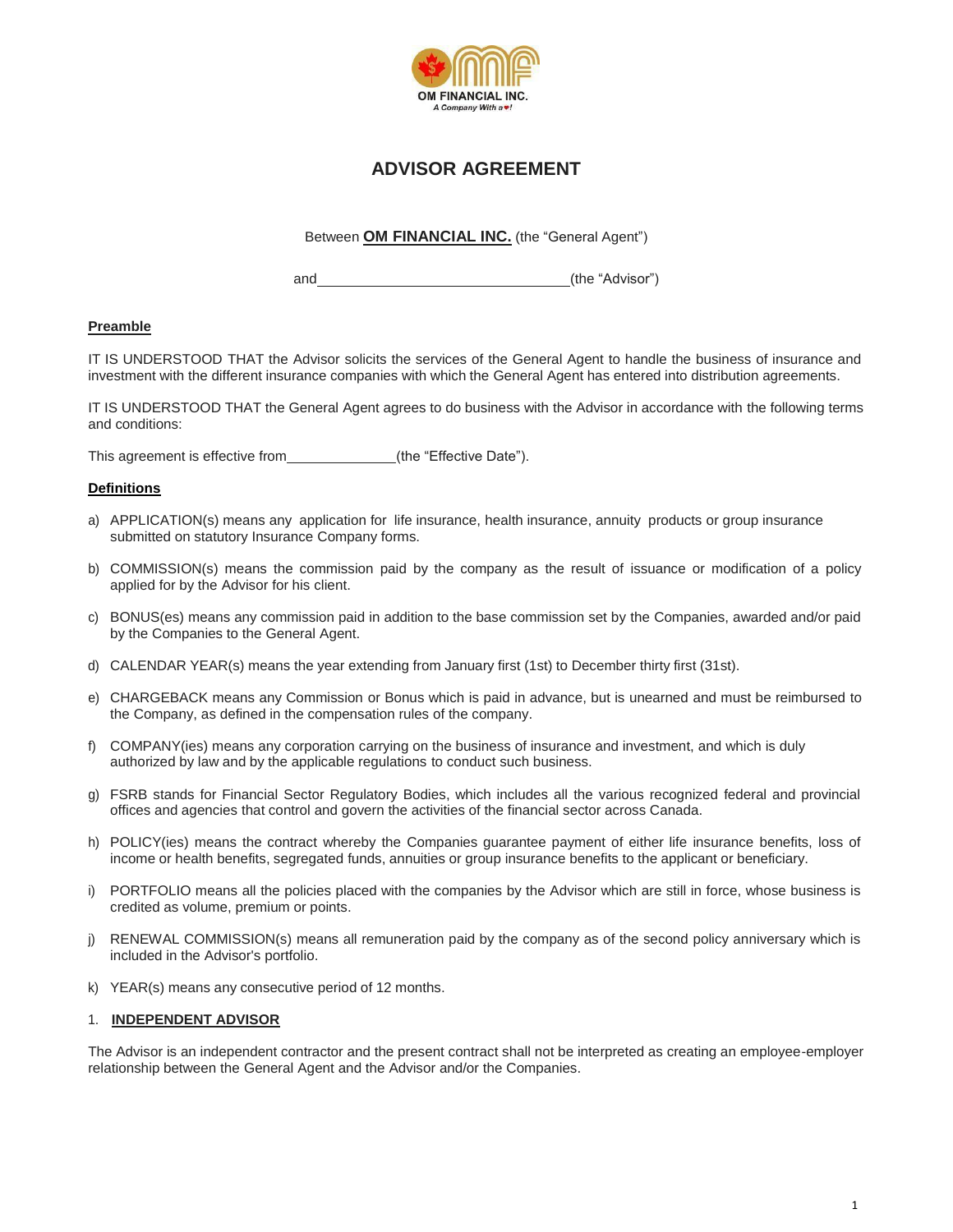

## 2. **TERRITORY**

The Advisor agrees to respect the territorial boundaries that may be imposed by the different Companies with which the Advisor will be dealing and by the licenses he possesses. The Advisor recognizes that the General Agent is equally subject to the territorial boundaries imposed by his licenses and by the Companies. Should the Advisor fail to observe the boundaries, the present Agreement may be terminated without prejudice to all the General Agent's rights and recourses towards the Advisor.

#### 3. **ROLES AND DUTIES OF THE ADVISOR**

The Advisor agrees to respect the following duties, and if Advisor is a corporation consisting of several advisors or representatives, he agrees to ensure that each of his affiliated advisors or representatives also respect the following obligations:

- 3.1 The Advisor publicly represents the Companies for the purpose of soliciting applications
- 3.2 The Advisor must ensure that all applications be solicited and submitted solely by persons holding an appropriate and valid license and/or certificate issued by an FSRB
- 3.3 The Advisor shall be the sole person responsible for the collection of premiums on submitted business and for the remittance of such premiums to the Companies to which applications were submitted and by which policies were issued. The General Agent shall act solely as intermediary, upon request by the Companies, for the remittance of premiums to the Companies, and this without any responsibility on his part regarding the collection of such premiums
- 3.4 The Advisor may not bind or commit the General Agent by promise, commitment, or contract nor may he in any way incur any debt or liability in the name of the General Agent
- 3.5 The Advisor agrees to hold the General Agent harmless of any claim or responsibility related to the business of the Advisor. The General Agent does not endorse the advice given or the actions taken by the Advisor. The Advisor is the sole person responsible for his practice
- 3.6 The Advisor agrees to indemnify the General Agent for any claim of any nature that may be filed against the General Agent and resulting, directly or indirectly from the activities of the Advisor or his representatives
- 3.7 Whether the Advisor places his business personally or through his own corporation, he shall personally guarantee the Chargebacks that may arise from the lapsing or change of a policy as well as any debt to the General Agent resulting from his activities with the Companies (see Appendix A, Personal Guarantee)
- 3.8 The Advisor shall always and in every way respect and conform to the laws governing his profession, as well as to FSRB regulations. He is also responsible for ensuring that his representatives are in compliance
- 3.9 It is incumbent upon the Advisor and his representatives to conform at all times to the body of:

i. Laws, rules and regulations of each territory that they are subject to;

ii. Rules, regulations, guidelines and other requirements from regulating authorities, whether administrative or governmental, and from self-regulating organizations to which they adhere or of which they are members;

iii. Court rulings that are in any way related to the conducting of activities while soliciting Applications, or to the Advisor's practice.

- 3.10 It is incumbent on the Advisor and his representatives to keep up-to-date all licenses and certificates required by all applicable laws and by all regulating authorities, whether administrative or governmental, or by pertinent selfregulating organizations to which the Advisor and his representatives adhere or of which they are members
- 3.11 It is incumbent upon the Advisor to ensure the provision of suitable services in all aspects of his business, and this including the business of his representatives, and to provide the necessary personnel, material and office installation to serve his clients
- 3.12 The Advisor acknowledges and recognizes that it is of the utmost importance to follow, and he commits to following,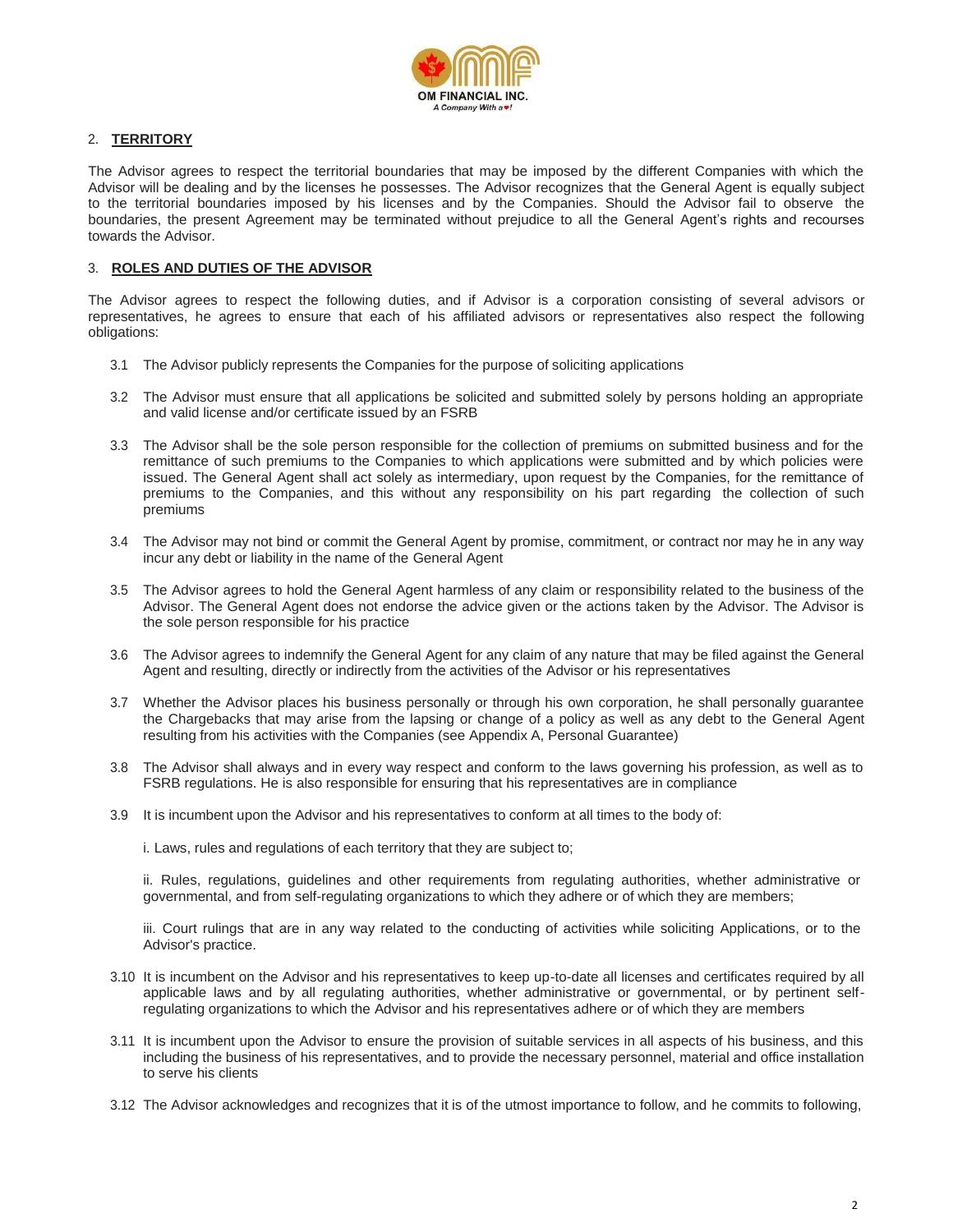

the procedures prescribed by the FSRB regarding the replacement of a Policy

- 3.13 The Advisor shall not waive, alter or rebate any premium or fee
- 3.14 The Advisor shall not publish or distribute any advertising or promotional material of any kind with respect to the business of General Agent, or use General Agent logos, trademarks, trade names or other proprietary marks of the General Agent
- 3.15 During the term of agreement the advisor shall:
	- a) Maintain professional liability insurance coverage (errors and omissions) at levels generally acceptable for the industry, and provide proof of such insurance to General Agent upon request;
	- b) Maintain effective policies in respect to compliance with money laundering laws, without limitation, the identification and verification of clients;
	- c) Undertake reasonable training and continuing education in order to maintain standards and practices in industry as a prudent advisor would;
	- d) Comply with all applicable laws and regulatory requirements, privacy obligations, disclosure obligations, General Agent rules, Insurer rules and any General Agent, Insurer and/or Industry codes of conduct, all as in effect from time to time;
	- e) Maintain proper books and records in respect of all transactions relating to insurance policies, investment products;
	- f) At General Agent request and not more than twice yearly, submit to a review and audit of advisors books, records, books of accounts, reports, files and all other records, whether in printed or electronic form, relating to the conduct and obligations of advisor in connection with this agreement, for purposes of ensuringcompliance with advisors obligations under this Agreement;
	- g) Maintain electronic access to systems and websites confidential. Advisor shall not share passwords or access with parties not authorized to view content. Advisor maintains responsibility of ensuring their own confidentiality by maintaining control of their electronic access;
- 3.16 The Advisor shall not present to the public as the representative of the General Agent.
- 3.17 The Advisor will be responsible for maintaining a client file containing copies of all documents relating to segregated funds including segregated funds transaction orders.
- 3.18 The Advisor will immediately notify the General Agent of all written and/or verbal client complaints.
- 3.19 The Advisor will only trade in segregated funds for which he is contracted and when approved in advance by the General Agent.
- 3.20 The Advisor will advise his clients that: (i) Segregated funds are subject to fluctuations in market value; (ii) Past performance is not necessary indicative of future performance.
- 3.21 Where required by law, the Advisor will inform the client of commissions earned and the commission structure applicable to all segregated funds purchased through the General Agent.
- 3.22 The Advisor is personally responsible and liable for his actions undertaken in the distribution of the segregated funds, regardless of whether or not business is conducted under a separate corporate entity.
- 3.23 The Advisor is responsible for carrying and maintaining the errors and omissions insurance and (If available) Fraudulent Acts Insurance that covers Segregated funds trading. A copy of the Advisors insurance must be provided to the General Agent upon execution of the contract.
- 3.24 Any Regulatory changes or new practice codes issued by a governing body such as the Provincial Insurance Council that take effect after the signing of this Agreement will supersede any respective sections or parts of this Agreement that they may relate to and said new regulations will take effect immediately.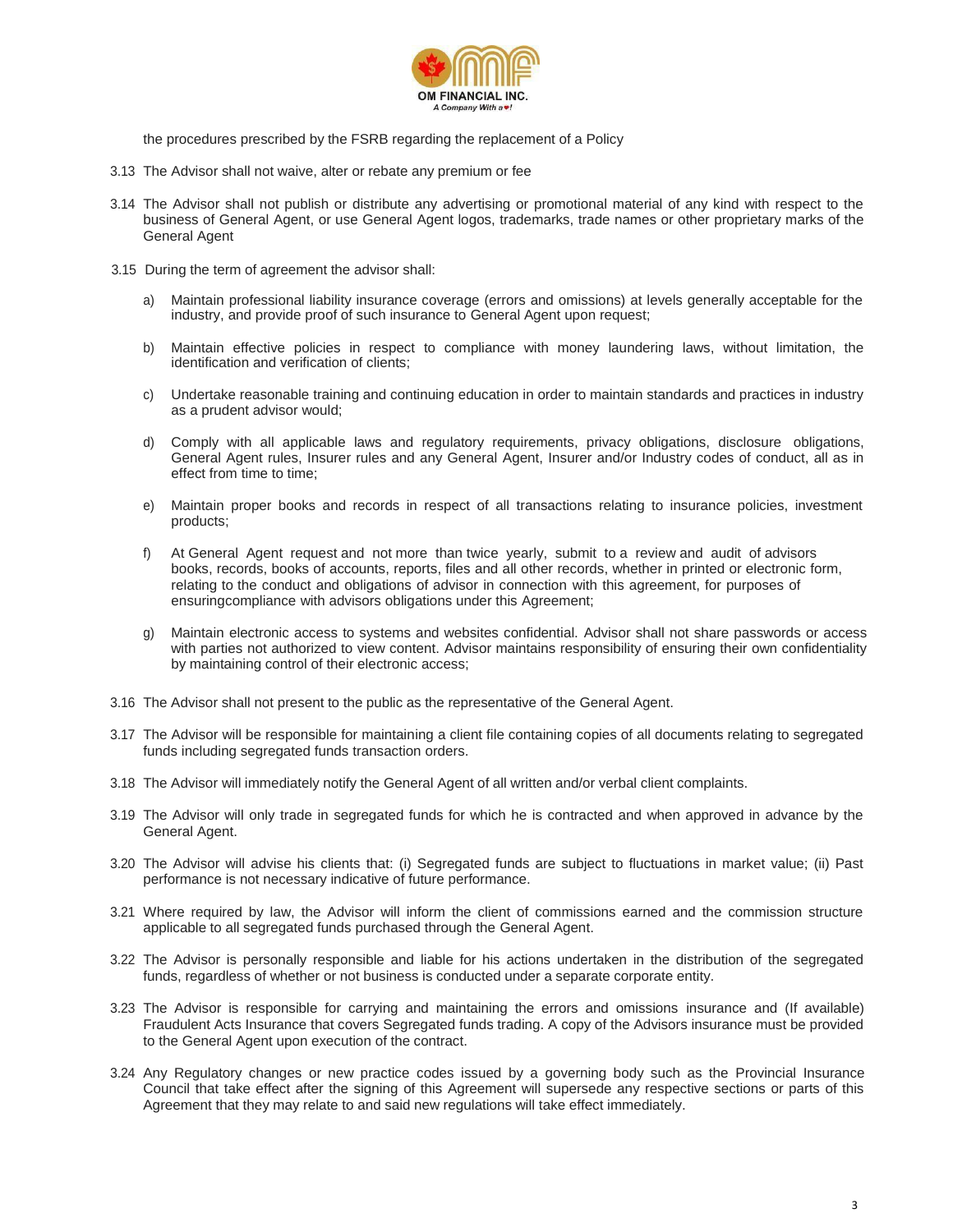

#### 4. **RELATIONSHIP WITH THE COMPANY**

Company and Advisor are independent contractors for all purposes and in all situations and nothing in this Agreement shall be understood to create an employer/employee relationship between company and agency or company and employees of advisor. Company and advisor are not partners or joint ventures with each other, shall not hold themselves out as such to any person, firm or corporation and shall not be deemed to be partners or joint ventures with each other and nothing herein shall be construed so as to make them partners or joint ventures or imposes any liability as such on either of them. Neither company nor Advisor shall have the authority or be entitled to bind the other to any third party.

### 5. **COMPENSATION**

- 5.1 The Advisor's compensation corresponds to the Commission paid by the Companies according to the commission schedules for each of their products, which are revised periodically by the aforementioned Companies. Advisor acknowledges that all commissions earned by advisor in connection with life insurance, group insurance and investment policies sold hereunder are payable directly by each insurer to advisor in accordance with advisors contract with said insurer and payment of such commission is not the responsibility of the General Agent. All commissions payable are subject to the appropriate commission schedule in effect at the time of the application, and commission adjustments such as, but not limited to, replacements, conversions, and ratings are subject to said commission schedule or other notification made available by the insurer. Advisor agrees that commissions can be paid on as earned basis at the sole discretion of General Agent. In the event that advisors contract with an insurer stipulates that commissions and/or renewals vest with the General Agent instead of Advisor, General Agent hereby agrees that these commissions will vest with advisor upon receipt by General Agent of such commissions from an Insurer and will be paid to advisor, subject to Section 6.
- 5.2 The Advisor's compensation further corresponds to a portion of the Bonuses paid by the Companies to the General Agent. The portion of the Bonuses payable to the Advisor is established according to Net Settled Annualized Commissions (NSAC) earned by the Advisor and plan through the General Agent in the course of the Calendar Year in accordance with the General Agents Bonus Schedule in Appendix B (see Appendix B, Compensation Sharing).
- 5.3 As part of the present Agreement, the Advisor commits to signing on request any document useful or necessary for authorizing the Companies with which he does business through the General Agent, to pay directly to the Advisor the sums of money that correspond to the Base Commissions and Bonuses he earns.
- 5.4 The Advisor agrees that he may not demand payment of money agreed to as compensation unless all delivery requirements of the policy have been handed over to the Company, and the latter has accepted to make the payment of Base Commissions or Bonuses.

#### 6. **RESPONSIBILITY AND ASSIGNMENT OF DEBT**

A common practice is for Companies to annualize Commissions and Bonuses, specifically the Companies accept to pay an advance on Commissions and Bonuses to the Advisor and to the General Agent on the condition that the premiums of the Policy are paid for a minimum number of months (usually 24 to 36 months).

- 6.1 Commissions and Bonuses so agreed upon and paid to the Advisor by the Companies thus in fact represent advances of Commissions and Bonuses paid to the Advisor for the portion of sums over and above what was actually earned by the Advisor, based on the number or amount of premiums paid by the client. The Advisor recognizes that these advances of Commissions and Bonuses constitute a demand loan to the Companies and/or the General Agent, up to either the amount that was actually advanced or the amount which is demanded by the Company, following lapse, change or cancellation of the Policy, and this without regard for the grounds or reasons for the termination or change of the aforementioned Policy. This will hold true for all sold or transferred policies included in the Advisor's Portfolio.
- 6.2 Should the repayment provided for in Paragraph 6.1 of the present Agreement not be made by the Advisor on demand, the latter acknowledges and agrees to pay the General Agent an annual interest of 12%, calculated and capitalized monthly at the rate of 1% per month on the unpaid balance of advances not repaid, effective from the due date forward.
- 6.3 In order to guarantee repayment of any advances on Base Commissions and Bonuses to the General Agent by the Advisor, the latter will herein expressly transfer to the General Agent all of his rights to future Commission, Renewal Commission, as well as to all Bonuses which may be paid him by the companies with which he has done, does or will do business. The parties expressly agree that the General Agent may seek compensation for the amounts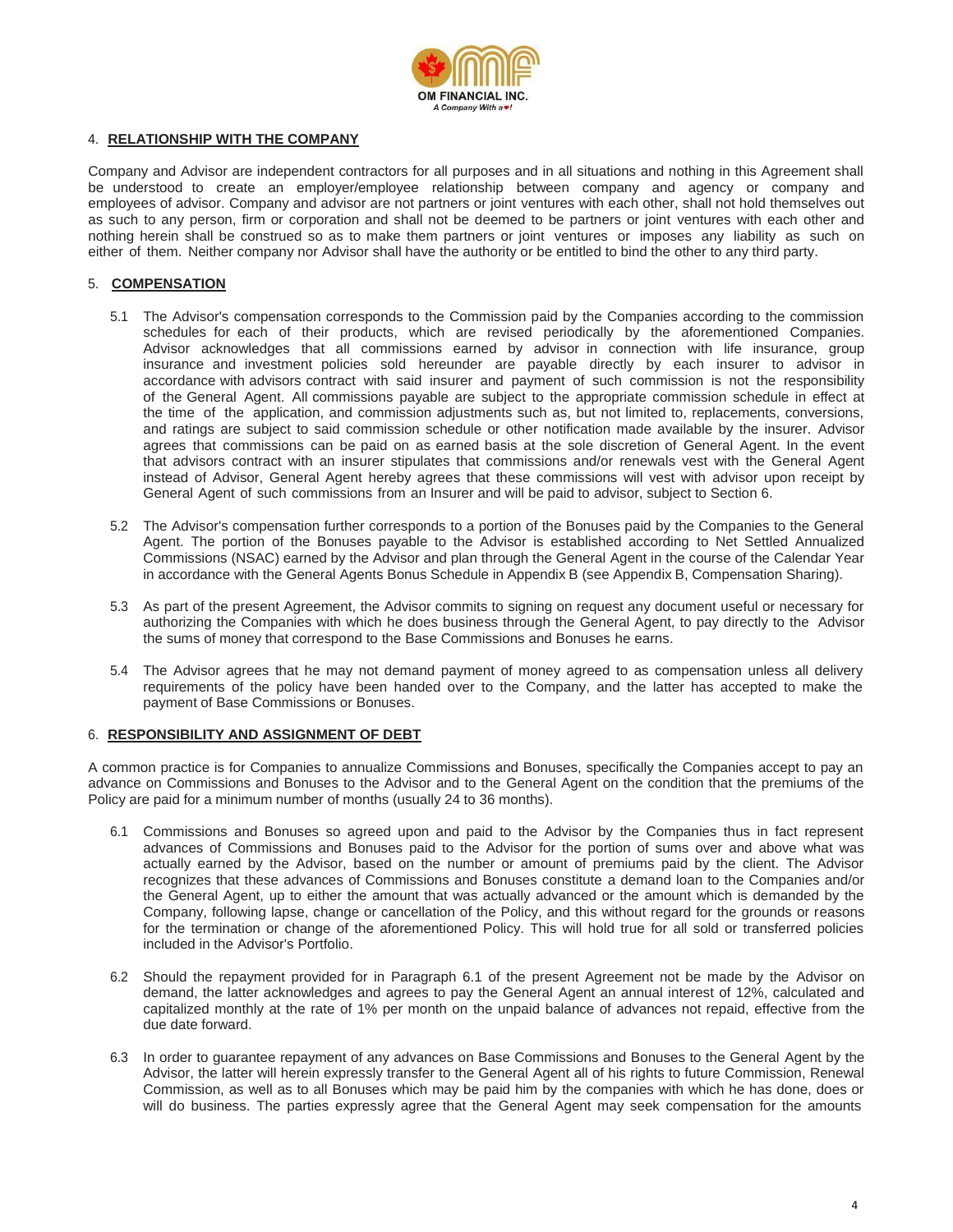

described in the present paragraph, without notice to the Advisor, but solely to secure repayment of Chargebacks, or on any other debts the latter owes to the General Agent or the Companies. (See Appendix C, Assignment of Receivables,)

- 6.4 The Advisor hereby acknowledges his indebtedness to the General Agent for any amount received from his client in payment of insurance premiums that are not remitted to the Companies within the time limit prescribe by the letter and for which the General Agent is liable to the companies. This acknowledgement of the indebtedness is specifically limited to any sums withheld and/or misappropriated by the Advisor or his representatives, is applicable.
- 6.5 The Advisor agrees herein not to transfer, secure, mortgage or dispose in any way of Commissions, Renewal Commission and Bonuses payable by any Company without prior written authorization by the General Agent.
- 6.6 The Advisor is responsible for any advance, Commission or Bonus paid to his representatives, as well as for any Chargeback not reimbursed by his representatives,
- 6.7 If any debt is not repaid or if a mutually accepted arrangement has not been made regarding repayment, General Agent may refer the debt to a collection advisor. The cost of such action, including, without limitation, collection agency, legal and accounting fees and interest, will be recoverable from advisor as part of debt.
- 6.8 General Agent, in its sole discretion, may register this Agreement under the Personal Property Security Act (Ontario) or any similar legislation in other jurisdictions in Canada. Advisor agrees that General Agent shall not be required to deliver to advisor a copy of financial statement or other security documentation filed by General Agent in any provincial registry in connection therewith.
- 6.9 Termination of this Agreement for any reason whatsoever shall not affect the obligation of advisor to repay the debt, and the provisions of this section 6, shall survive any such termination in their entirety, including, without limitation, the direction to insurers in Section 6.
- 6.10 General Agent shall pay a bonus to advisor with respect to first year commissions earned and received by advisor at the rate and upon the terms specified in Appendix B attached hereto. General Agent may, at its sole discretion, direct an Insurer to pay a bonus on its behalf directly to advisor. General Agent has a right to modify the rate and terms specified in Appendix B at any time which rate and terms shall take effect upon General Agent delivering notice of change to advisor by electronic or other means.
- 6.11 Should there be any outstanding debt, this is to authorize OM Financial Inc. to withhold the commission and override payment with all insurance companies, as well as Advisor's contracts with other MGAs to payback any amount owed. Advisor agrees to release the amount equals to the debt and make payable to OM Financial Inc.

## 7. **DEFAULTS**

- 7.1 The Advisor will be considered in default in the following cases, and therefore subject to all legal recourse, the present Agreement will be terminated, and the total amount owed to the General Agent by the Advisor in accordance with the present Agreement or otherwise will become due without prior notice or summons.
	- a) The Advisor or one of his representatives is found guilty of an act of fraud, of a false declaration or of dishonesty, or he fails to comply with the laws of the jurisdiction in which he conducts business or with the regulations applicable by the FSRB
	- b) The Advisor fails to observe his obligations under the terms of the present Agreement, or further, he becomes insolvent, files a petition for bankruptcy disposes of his assets, is certified bankruptcy or has a financial arrangement with creditors.
- 7.2 The Advisor acknowledges that termination of the present Agreement does not in any way release the Advisor and his representatives from their responsibilities and obligations to the Companies and to the General Agent, nor does it release them from any indebtedness they may have, now or in the future, to the General Agent or to the Companies.
- 7.3 The Advisor herein expressly gives up the right to any claims for damages or otherwise, and to all legal recourse against the General Agent resulting from termination of the present Agreement provided that the General Agent exercises his rights in good faith, without prejudice or illegal consideration.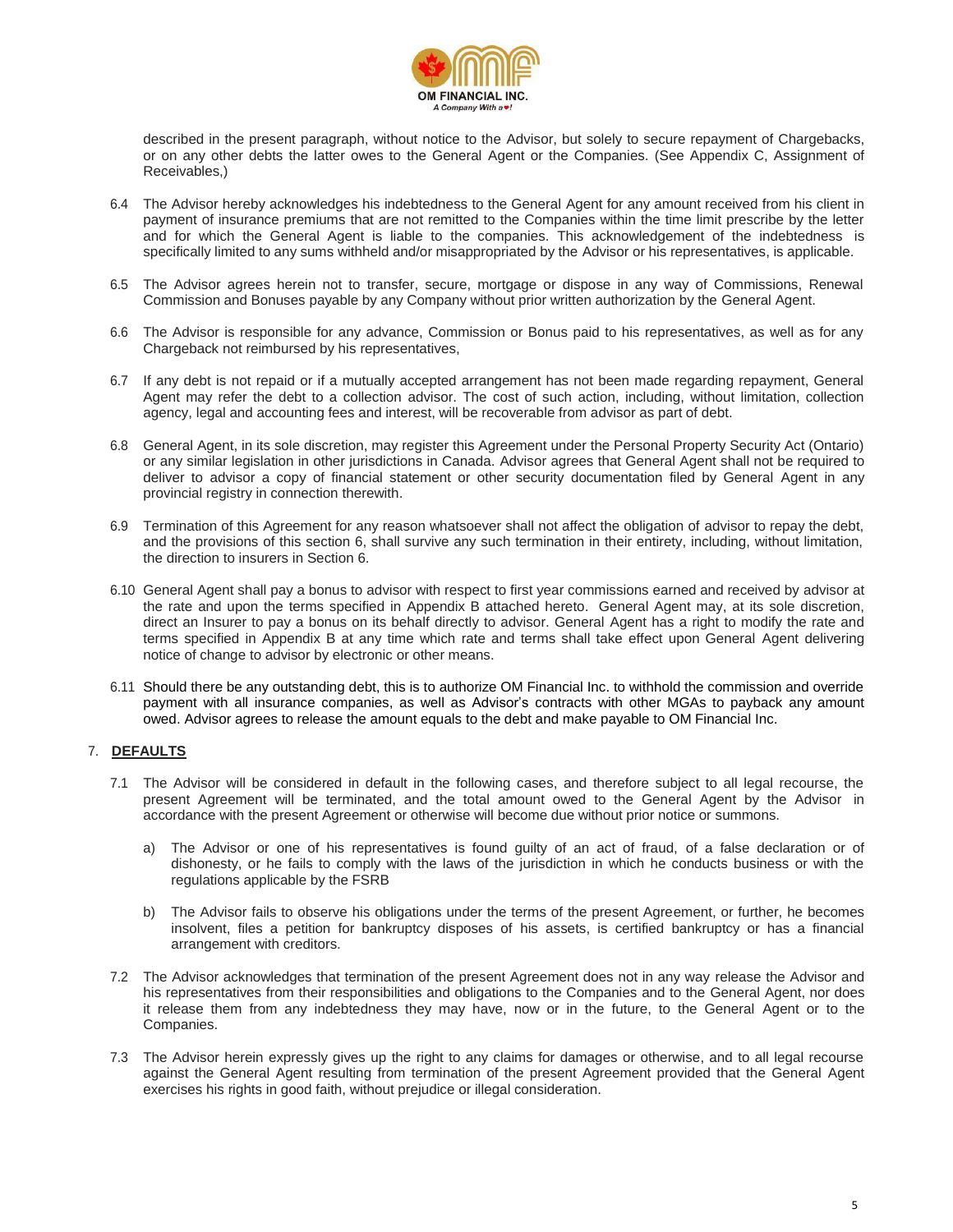

#### 8. **RENEWAL COMMISSIONS**

The General Agent and/or the companies will pay the Advisor, as long as he holds a license or certificate required by the FSRB, the renewal commission that are owed after termination of this agreement by either of the two parties as soon as they are paid by the companies and received by the General Agent. However, the General Agent reserves the right to set off the Advisors debt to the General Agent or the companies, subject to section 6.

#### 9. **INTERRUPTIONS OF SERVICES, TRANSFER OF BUSINESS, SALE OR ASSIGNMENT**

- 9.1 The interruption of services takes effect when the Advisor and/or his representatives and/or his personnel are, for any reason whatsoever, no longer able to offer an acceptable service to their Clients for longer than six (6) months, thus violating Article 3.12 herein.
- 9.2 In such a case, the General Agent will send written notice to the Advisor or to his estate to inform them of the situation and to grant them a reasonable delay to rectify the situation. If the situation persists, the General Agent shall have no choice but to advise all the Companies of the Advisor's default and of the fact that he wishes to take responsibility for the service until he finds a buyer to take over the portfolio of the Advisor consequently, the General Agent will demand that all Renewal Commission due to the Advisor or to his estate be henceforth paid to him.
- 9.3 The General Agent may then look for another Advisor interested in servicing this clientele, and may transfer, sell, or cede the portfolio to him in a reasonable manner. If monetary Compensation is paid by the new Advisor, the General Agent agrees to appropriately compensate the former Advisor or his estate, with consideration for all direct and indirect costs incurred during the process of transferring the Portfolio.
- 9.4 Advisor may not sell, transfer or merge advisors business to or with another advisor or licensed entity, or assign any compensation payable under this agreement, without the prior written consent of General Agent, which consent will not be reasonably withheld or delayed, but which consent may be conditional on (i) settlement of any debt, whether payable to General Agent or Insurer, and/or (ii) any other reasonable term General Agent may impose. In the event the advisor is a corporation or partnership, advisor shall not allow the transfer or issuance of shares in capital stock, orof partnership interests, as applicable, of advisor, or the transfer of all or substantially all of the assets of advisor, where such transfer or issuance, or series of transfers or issuances will have the effect of changing control of advisor or its assets, without prior written consent of the General Agent, which consent will not be unreasonably withheld or delayed, but which consent may be conditional upon (i) settlement of any debt, whether payable to General Agent orinsurer and/or (ii) any other reasonable term General Agent may impose.
- 9.5 General Agent may sell, transfer, reorganize, merge or effect a change of control of General Agent and/or its assets, and/or assign its rights under this Agreement, without consent of advisor.

#### 10. **DURATION**

This Agreement comes into effect on the date that the two parties sign it for the duration of one Year, and will be automatically renewed Year by Year unless one of the parties provides Written Notice to the other at least thirty (30) days before expiry, advising of his intention to not renew or subject to termination as provided in sections

#### 11. **TERMINATION OF THE AGREEMENT**

- 11.1 Subject to the aforementioned arrangements, this Agreement will fully terminate on the liquidation or the dissolution of the Advisors affairs.
	- i. If the advisor is an individual, upon the death of the advisor;
	- ii. Upon the revocation, termination or non-renewal of advisor's license, which revocation, termination or nonrenewalis not cured within ten (10) days of such revocation, termination or non-renewal;
	- iii. In the event of fraud or willful misconduct by a party hereto, or
	- iv. Upon advisors bankruptcy, receivership, insolvency or upon the execution of a general assignment for the benefitof advisors creditors.
- 11.2 This Agreement may be terminated unilaterally, without cause, and at any time, by giving at least ten (10) days written notice by either of the parties. Notice to the advisor shall be delivered to advisor's last address recorded with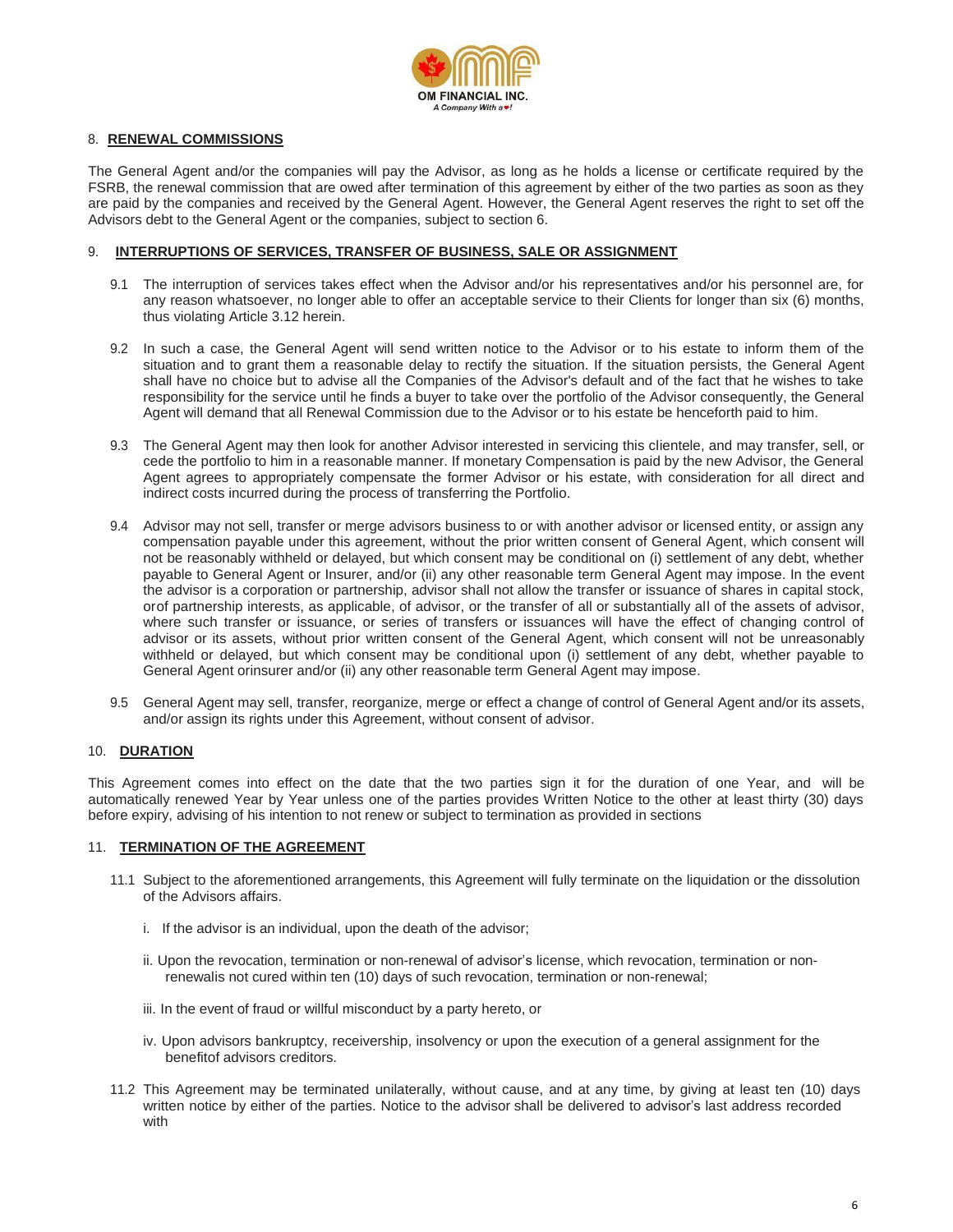

General Agent and Notice to the General Agent shall be delivered to the Head Office of General Agent located at:

#### **OM FINANCIAL INC 1049 MCNICOLL AVE TORONTO, ON M1W 3W6**

Termination will take effect on the latter of the date the notice is received or on the date specified therein.

- 11.3 Termination of the present Agreement does not include termination of Section 6, of Assignment of Receivables in Appendix C, nor of the Personal Guarantee in Appendix A to terminate the assignment of receivables and/or personal guarantee, is a bilateral written agreement by the two parties required.
- 11.4 At its sole option and discretion, General Agent may terminate this agreement on five (5) days written notice in the event that an Insurer terminates its contract with Advisor.
- 11.5 If any given calendar year, the advisor production is below five thousand (\$5,000) First year commission (FYC), the General Agent has a right to terminate the agreement.

#### 12. **RESTRICTIONS**

It is presumed that all the stipulations, conditions and restrictions provided for in the contracts with the Companies are an integral part of the present Agreement in such a way that the said stipulations, conditions and restrictions must be read in conjunction with the present Agreement.

#### 13. **NOTICE**

Any notice or other form of communication that must be given in accordance with this Agreement is considered validly given if it is recoded in writing and expedited by a mode of communication that permits the expediting party to prove that the said notice was in fact delivered to the receiving party at the address known to the expediting party

#### 14. **GENERAL REMARKS**

- 14.1 Each article, paragraph or provision herein forms a distinct whole in such a way that any court decision ordering any one article, paragraph or provision herein void or unenforceable in no way affects either the validity or the enforceability of the other articles, paragraphs or provisions herein
- 14.2 The titles are used only to create order and are of secondary importance and shall in no way affect the meaning or the scope of line provisions they designate
- 14.3 The silence of one of the parties, or his negligence or lateness in exercising a right or a recourse that is given or open to him in accordance with this Agreement shall never be interpreted as a relinquishment of the said rights and recourses by this part
- 14.4 All the rights mentioned herein are cumulative and cannot be modified
- 14.5 The Advisor cannot transfer the rights he has in this Agreement unless he has obtained written consent from the General Agent
- 14.6 Any litigation arising from the interpretation or application of the provisions of this Agreement will be subject to the exclusive jurisdiction of the courts of the judicial district of such province.
- 14.7 The Appendices herein, when duly initialed by the parties, form an integral part of this Agreement,
- 14.8 The Preamble herein is an integral part of this Agreement.
- 14.9 For the purposes of this Agreement, the singular includes the plural, and the plural includes the singular; the masculine includes the feminine, and the feminine includes the masculine; all words signifying persons also include associations, companies, corporations or legal entities, and vice versa.
- 14.10 The parties wish that this Agreement be interpreted as a contract signed by mutual agreement.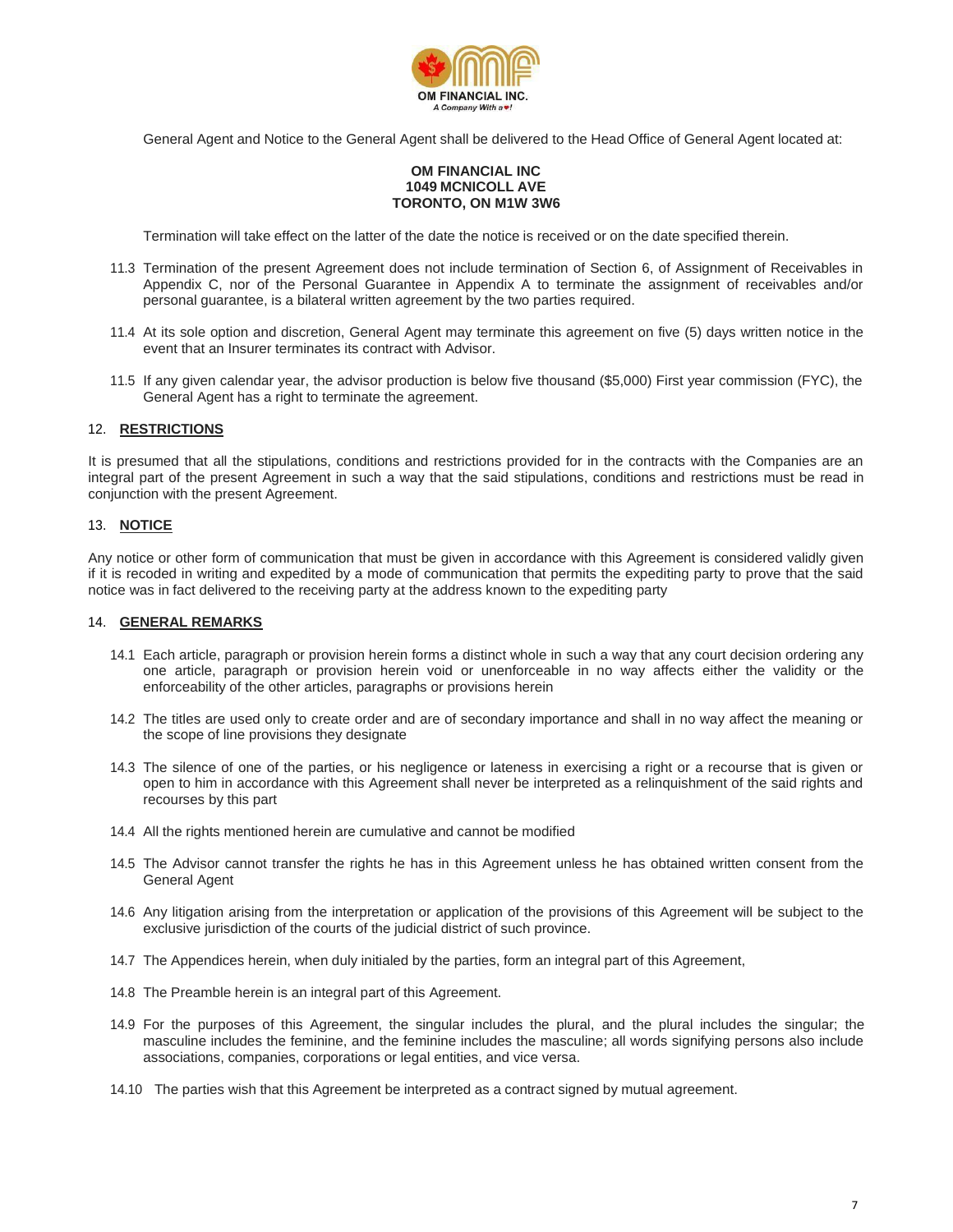

#### 15. **INDEMNIFICATION**

The Advisor commits herein to irrevocably and unconditionally hold harmless and at all times continue to hold harmless the General Agent, as well as his successors and transferees, for all claims, demands, losses, fines, obligations and responsibilities, and for all actions, lawsuits, damages, costs and payments of any nature or type which may be instituted or claim by any of the Advisor's clients on the basis of, ensuing from, attributable to, related or attached in any way to.

- i) Any breach or nonfulfillment of commitments or obligations by the Advisor agreed upon in the present Advisor Agreement.
- ii) Any claim by an Advisors client against the General Agent, or jointly against the General Agent and the Advisor,
- iii) Any understanding or agreement, or any alleged understanding or agreement, between the Advisor and his client
- iv) Any act or omission by the Advisor or his representatives
- v) If the insurer to which an application is forwarded refuses to issue a policy of insurance or delays in doing so and advisors client or other third party suffers a loss or damage as a result, General Agent shall not be liable therefore and advisor shall indemnify and save harmless General Agent against any claim for such loss and the cost of defending any such claim, including, without limitation, reasonable legal and accounting fees.
- vi) If Advisor is a corporation or is acting as an Associate General Agent on behalf of its advisors, each principal hereby agrees to indemnify and save harmless General Agent for any or all indebtness to General Agent of advisor and any ofits advisors, and each principal guarantees the due payment to General Agent of all liabilities of advisor to General Agent as though the Principal personally entered into this agreement with General Agent, whether or not the remedies of General Agent against advisor have been exhausted.
- vii) The failure of either party hereto to insist upon the strict performance of any condition of this agreement shall not be considered a waiver of such a condition.

#### 16. **PROTECTION OF PERSONAL INFORMATION / RECORD KEEPING**

Notice regarding the protection of personal information (in accordance with the Quebec Act Respecting the protection of personal information-Bill 68-and in accordance with the laws of the other provinces)

In connection with all the information of the clients which relates to a natural person and allows such person to be identified ("Personal Information") obtained by advisor or any of the advisor's employees in performing advisor's duties hereunder, advisor agrees:

- a. To collect only the Personal information that is necessary for (i) preparing applications for life insurance, group insurance or investment products for a client to be submitted to an insurer through General Agent, (ii) providing ongoing service to such clients in respect of life insurance, investment products and to use, disclose and retain Personal Information only for such purposes or as otherwise permitted or required by law.
- b. To inform the client of such purposes for which the Personal Information is being collected at the time that it is being collected;
- c. To collect Personal Information only from the relevant client, unless the client consents to collection of such information from third parties;
- d. To indicate on the clients file the source of any Personal Information collected from a Third party
- e. To obtain the consent of the client that Personal Information may be stored electronically by General Agent;
- f. To communicate all Personal Information to General Agent as necessary;
- g. Not to provide any Personal Information to any other person, other than the Insurer, without General Agents written consent, except permitted or required by law;
- h. Not to communicate a list of names and addresses or phone numbers of clients and prospects to a third party, without General Agent's written consent;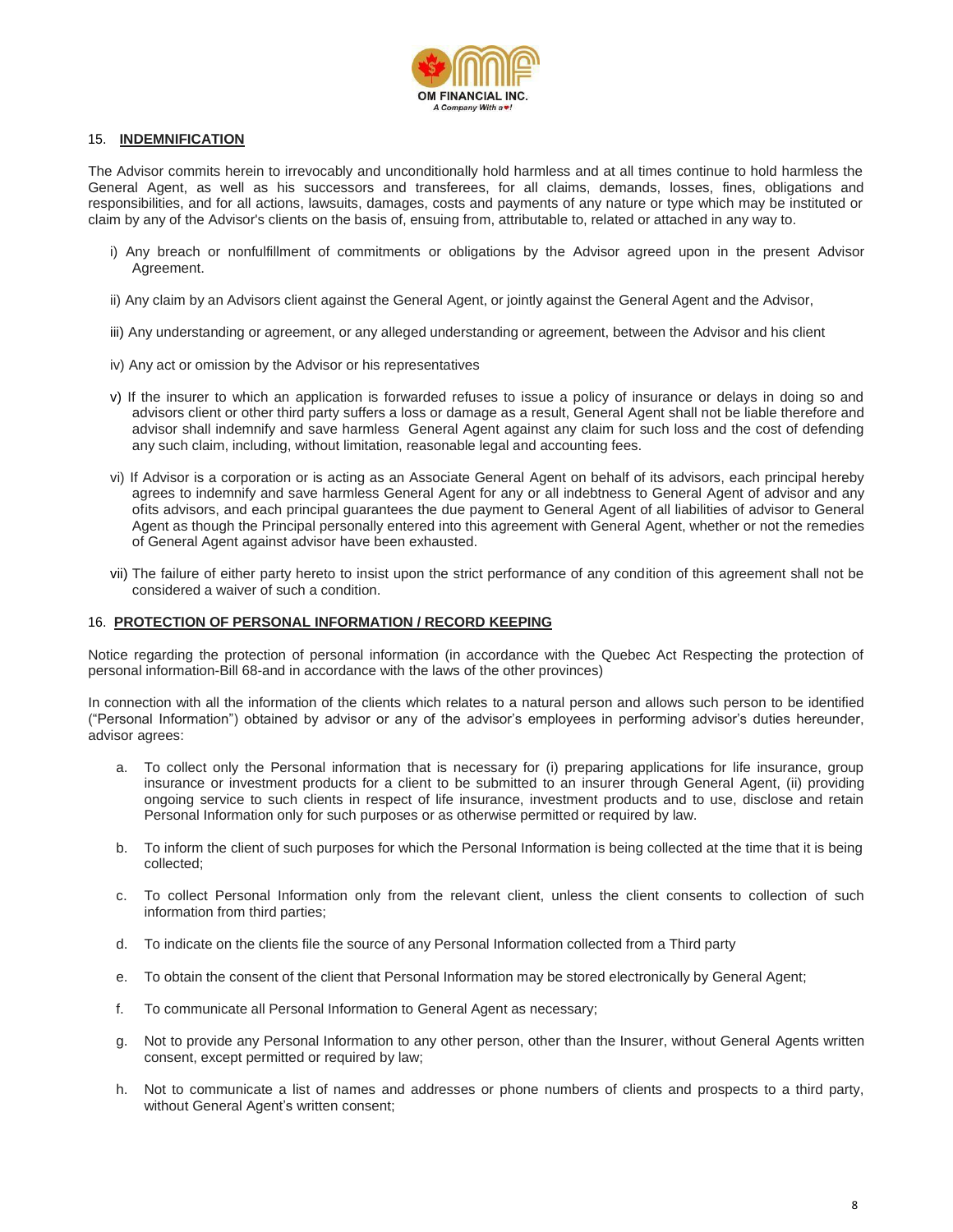

- i. To ensure that Personal Information is current and accurate from time to time;
- j. To protect Personal Information by safeguards appropriate to the sensitivity of the information; and
- k. To inform General Agent promptly of a client's request to have access or make changes to his Personal Information in advisors file.
- l. In order to uphold the confidential nature of the personal information the General Agent obtains concerning the Advisor, the General Agent will open an agency file in which he will keep the information regarding the Advisor's ability to place business with the General Agent, as well as information on the transactions made by the Advisor within the framework of that relationship
- m. The Advisors file will be kept in the offices of the General Agent, and only those persons duly authorized, namely, those who need to refer to this information in the course of their duties, or any other persons or bodies that the Advisor may authorize from time to time, will have access to this file. The Advisor may access the file and, if need be, have it rectified with a written request to:

#### **OM FINANCIAL INC 1049 MCNICOLL AVE TORONTO, ON M1W 3W6**

n. If the General Agent receives a request for access to or rectification of information from the Advisor, he will follow up within thirty (30) days. The General Agent may ask the Advisor to pay, in advance, reasonable reproduction and delivery fees, per page of requested information. The General Agent will indicate the exact total of these fees when he has determined the exact number of pages involved. If the General Agent denies the request for access or rectification, he will write to the Advisor to explain the reasons for this refusal.

## 17. **AUTHORIZATION**

- 17.1 Advisor hereby authorizes and directs any third party to release to General Agent information contained in its files concerning advisor, its advisor, if any, its business, employment, education, and credit records, and/or any other information relevant to a contract to sell life, group and/or accident and sickness insurance, any investment products through the General Agent.
- 17.2 Advisor hereby specifically authorizes General Agent to obtain (i) a criminal activity clearance report from any police agency or government; (ii) information regarding certificates, licenses and registrations; (iii) any information concerning complaints or disciplinary measures from regulators, industry and professional organizations and associations; and (iv) exchange information with any regulator, professional registry or database, insurance company, financial institution, personal information, detective, security agencies or other organizations whose functions are the prevention, detection and repression of crimes or offences, market intermediaries, any current or former employer, including any and all personal information which could be collected through verification of an application for employment or contract and ongoing performance.
- 17.3 Advisor acknowledges that General Agent will establish a file containing Advisor and subsequent performance and that the Personal information contained in this file will be consulted by General Agent's employees and its authorized advisors in relation to this agreement. The file will be kept in General Agents Offices. Advisor may consult the Personal Information contained in this file, and, if applicable, request that any errors or misinformation be rectified. A photocopy of this consent shall have the same force and effect as original.
- 17.4 If an individual advisor authorizes General Agent to use his Social Insurance Number in its files pertaining to Advisor.
- 17.5 This Agreement supersedes all previous agreements between General Agent and advisor but this agreement does not release the parties hereto from any liability under such previous agreements.
- 17.6 This Agreement may only be amended by agreement in writing signed by the parties hereto.
- 17.7 This Agreement shall be governed by the laws of Ontario and the parties hereto hereby attorn to the jurisdiction of the Courts of such Province.
- 17.8 This agreement ensures to the benefit of and binds the parties hereto and their respective heirs, executors, administrators, personal and legal representatives, and, as permitted hereunder, successors and assigns.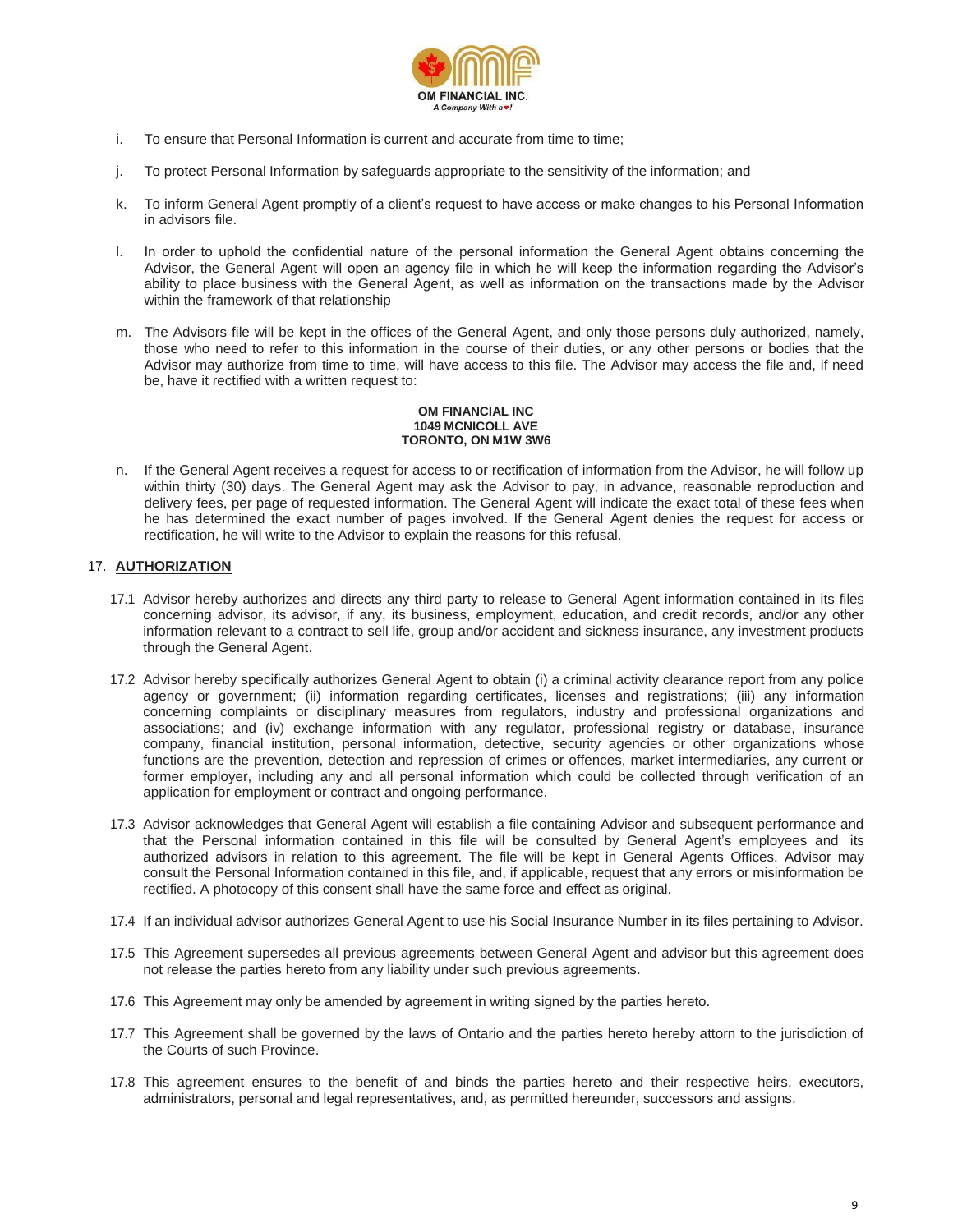

#### 18. **RIGHT TO CLIENTS**

18.1 General Agent agrees not to solicit clients without advisor's consent

18.2 If any client of advisor gives written notice to the General Agent of a wish to transfer such clients account to another advisor with General Agent, then advisor waives any rights to such client. Upon receipt of such notice from a client, General Agent will notify advisor and provide two (2) weeks grace before changing the advisor of record, unless otherwise directed by client.

#### 19. **PERSONAL GUARANTEE**

The Advisor personally guarantees repayment of all debts and shall be liable for advanced but unearned commissions and bonuses and/or chargebacks. The guarantee shall apply all policies written for the life insurance companies solicited by the advisor and placed through the General Agent. The Advisor unconditionally guarantees General Agent to pay all unearned commissions and Bonuses and/or commission chargeback upon demand. This guarantee is binding heirs and representatives of the Advisor. This guarantee shall survive the termination of this Agreement or any agreement between the parties.

#### 20. **ASSIGNMENT**

For value received, hereby assigns General Agent, all amounts of any nature or kind whatsoever owing, accruing, or which may hereafter become owing or accruing to the Advisor to the Life Insurance Companies, hereinafter referred to as "the debts" to be continuing security to General Agent. Should the Advisor be a partnership or corporation, then the individuals, whose signatures appear on this Agreement on behalf of such partnership of corporation, personally guarantee payment to General Agent of all amounts of any nature or kind whatsoever owing or accruing or which may hereafter become owing or accruing to the Advisor from the Life Insurance Companies. The undersigned, Advisor acknowledges that General Agent is the absolute owner of the debts and authorized the General Agent to collect demand, sue and enforce, recover and receive the debt and give valid and binding receipts and discharge therefore, without regard to the state of accounts between the Advisor and the General Agent, and without notice to Advisor.

Advisor hereby acknowledges having an opportunity to review and having reviewed the provisions of this Agreement and Appendix A, B, and C attached hereto, having sought clarification where necessary, has obtained independent legal advice in connection herewith and hereby confirms that advisor is familiar with and agrees to all terms and conditions of this Agreement.

Dated at , this day of , 20 . The day of , 20 . The day of street at  $\sim$  , 20 . The day of  $\sim$  , 20 . The day of  $\sim$  , 20 . The day of  $\sim$  , 20 . The day of  $\sim$  .

(City, Province)

Advisor Signature **Microsoft Signature** Witness Signature

Advisor Name Witness Name Witness Name Witness Name Witness Name Witness Name Witness Name Witness Name Witness Name Witness Name Witness Name Witness Name Witness Name Witness Name Witness Name Witness Name Witness Name W

**OM FINANCIAL INC.**

President / Authorized Official Signature

President / Authorized Official Name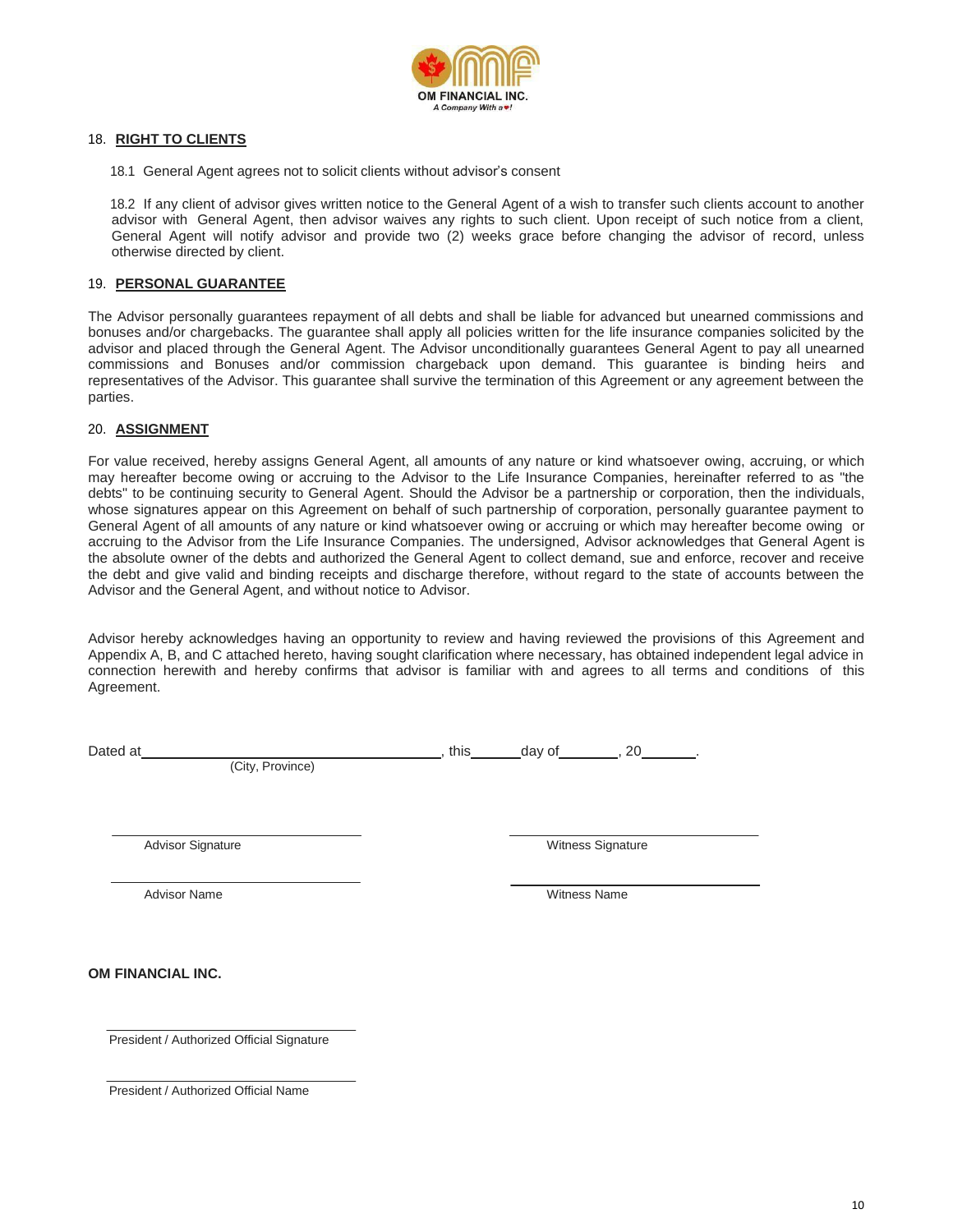

# **ADDENDUM- ASSOCIATE GENERAL AGENT AGREEMENT**

Further to Section 6 of the present Agreement, the Associate General Agent ("AGA") hereby acknowledges and accepts responsibility for the recovery of any chargebacks incurred by Advisors associated with the AGA. In such cases where recovery of any amounts owing from the implicated Advisor is not possible or is not completed within a period of time deemed acceptable at the sole discretion of the General Agent, the AGA hereby agrees to pay within thirty (30) days after requested by the General Agent or any Insurance company any and all outstanding monies owed by the Advisor to the General Agent or any Insurance Company. The AGA accepts responsibility for recuperating from the Advisor any sums so paid on the Advisor's behalf.

### **DEFINITIONS**

- a) "ASSOCIATE GENERAL AGENT" is an individual, corporation or partnership that is responsible for its Advisors
- b) "ADVISOR" is an Independent Representative(s) of the Company whose Independent Representative Agreements have been endorsed by the AGA. If the Advisor is a corporation then this term "Advisor" will include any persons placing insurance through that corporation

The Associate General Agent acknowledges having received a copy of this Agreement, having read and informed himself of the contents of this Agreement and acknowledges having received advice on the nature and effects thereof.

This Agreement shall be governed by and construed in accordance with the laws of the Province of Ontario and the federal laws of Canada applicable therein.

IN WITNESS WHEREOF, THE PARTIES HAVE EXECUTED THIS ADDENDUM

(City, Province)

Dated at , this day of , 20 .

**ASSOCIATE GENERAL AGENT:** 

President / Authorized Official Signature Witness Signature

President / Authorized Official Name Witness Name Witness Name

**OM FINANCIAL INC.**

President / Authorized Official Signature

President / Authorized Official Name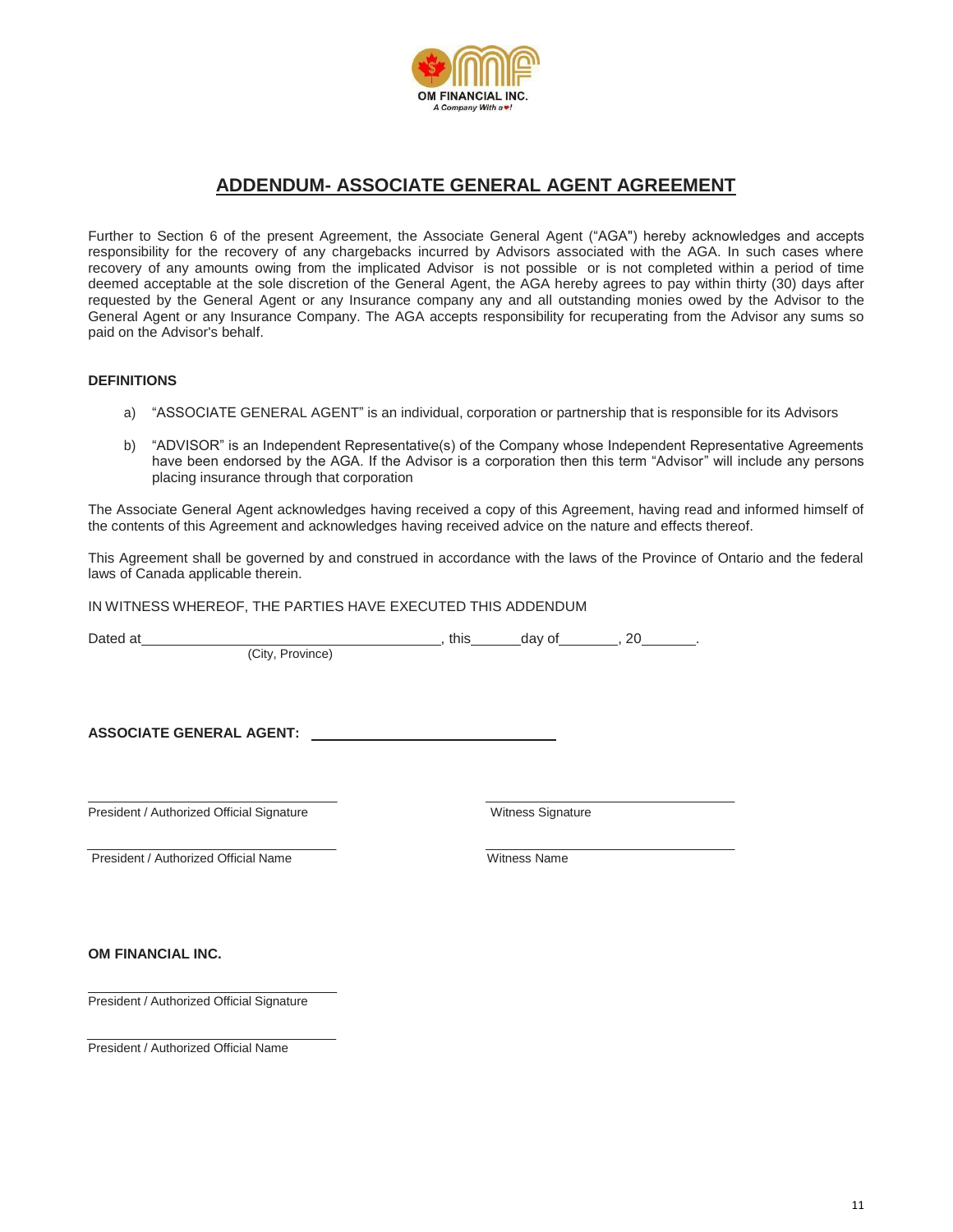

## **APPENDIX A**

**OM Financial Inc.** 1049 McNicoll Ave Toronto, Ontario M1W3W6

## **LETTER OF GUARANTEE**

This letter will serve as a personal guarantee that **interval and the server of the server**, are severally responsible for repaying any chargeback within 5 working days as a result of the surrender or lapses of any policy. The Chargeback will include the compensation paid to <u>consume and the system and</u> on the first year commission and override according to the Insurance Carrier Schedule of Commissions.

Should there be any outstanding debt arising from any policy by *normalism* this is to authorize OM Financial Inc. to withhold the commission and override payment with all insurance companies, as well as my contracts with other MGAs to payback any amount owes.

|                                                       | would agree to release the amount equals to the debt and |
|-------------------------------------------------------|----------------------------------------------------------|
| make payable to OM Financial Inc. as indicated above. |                                                          |

Yours truly,

Date **Date** Advisor Signature Advisor Name: SIN: SIN: Address: Date

Witness Signature

Witness Name **Witness**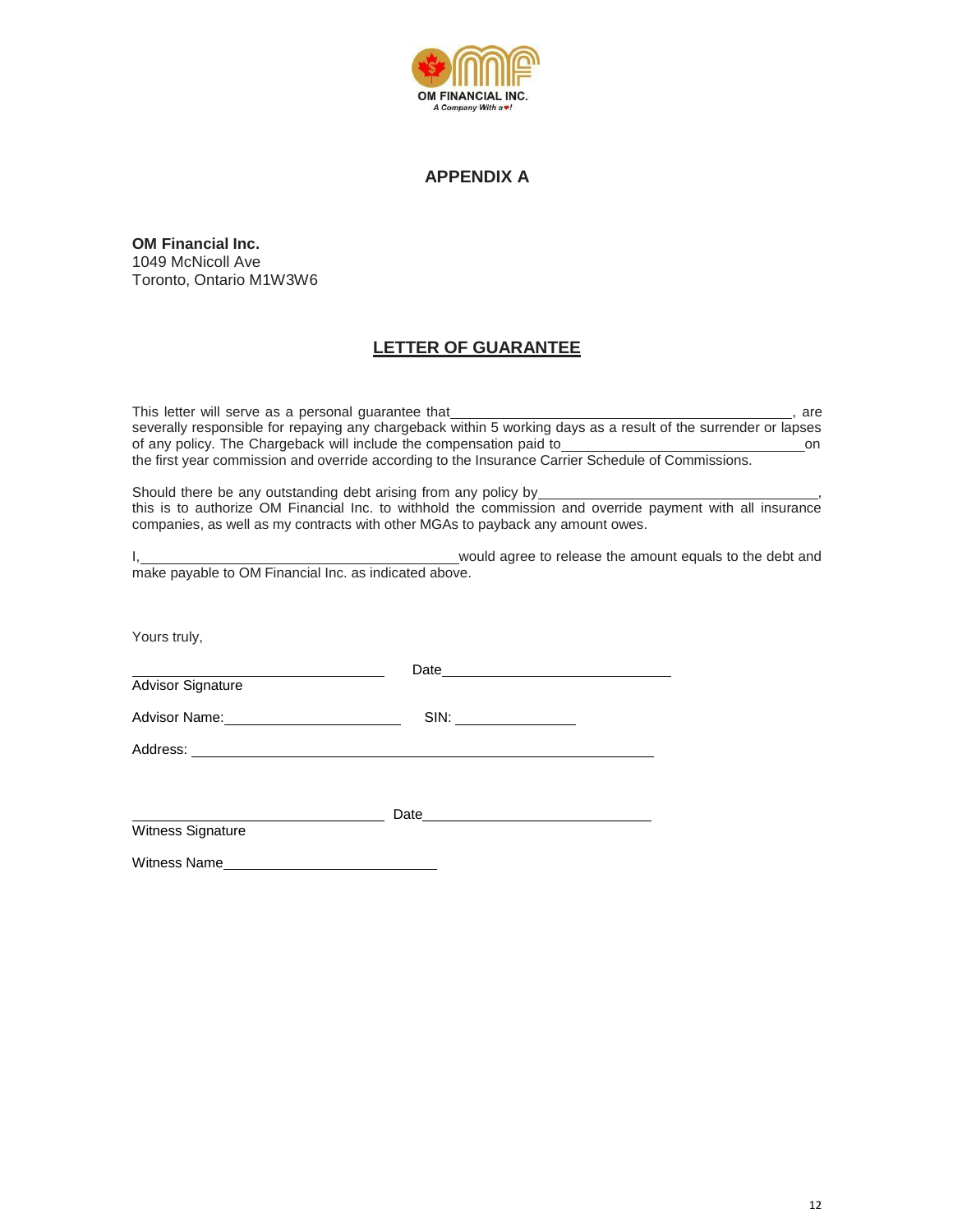

## **Adhering to FINTRAC Guidelines**

The Financial Transactions and Reports Analysis Centre of Canada (FINTRAC), Canada's financial intelligence unit, was created in 2000. It is an independent agency, reporting to the Minister of Finance, who is accountable to Parliament for the activities of the Centre. It was established and operates within the ambit of the *Proceeds of Crime (Money Laundering) and Terrorist Financing Act (PCMLTFA)* and its Regulations.

FINTRAC's mandate is to facilitate the detection, prevention and deterrence of money laundering and the financing of terrorist activities, while ensuring the protection of personal information under our control.

FINTRAC fulfill their mandate through the following activities:

- Receiving financial transaction reports and voluntary information on money laundering and terrorist financing in accordance with the legislation and regulations and safeguarding personal information under our control;
- Ensuring compliance of reporting entities with the legislation and regulations;
- Producing financial intelligence relevant to money laundering, terrorist activity financing and threats to the security of Canada investigations;
- Researching and analyzing data from a variety of information sources that shed light on trends and patterns in money laundering and terrorist financing;
- Maintaining a registry of money services businesses in Canada;
- Enhancing public awareness and understanding of money laundering and terrorist activity financing.

Advisor is responsible for managing their business as per FINTRAC Guidelines. Advisor is liable and responsible for any activity which may require notifying the General Agent, as per FINTRAC guidelines. The Advisor is also responsible to educate and update themselves on the guidelines by FINTRAC by going on FINTRAC's website. On Demand Advisors agrees to provide all files to General Agent, if audited by FINTRAC.

(City, Province)

Read, accepted in , this day of , 20 . The day of , 20 . The day of , 20 . The day of , 20 . The day of , 20 . The day of , 20 . The day of , 20 . The day of , 20 . The day of structure is a structure of the day of structu

Advisor Name **Advisor Signature** Advisor Signature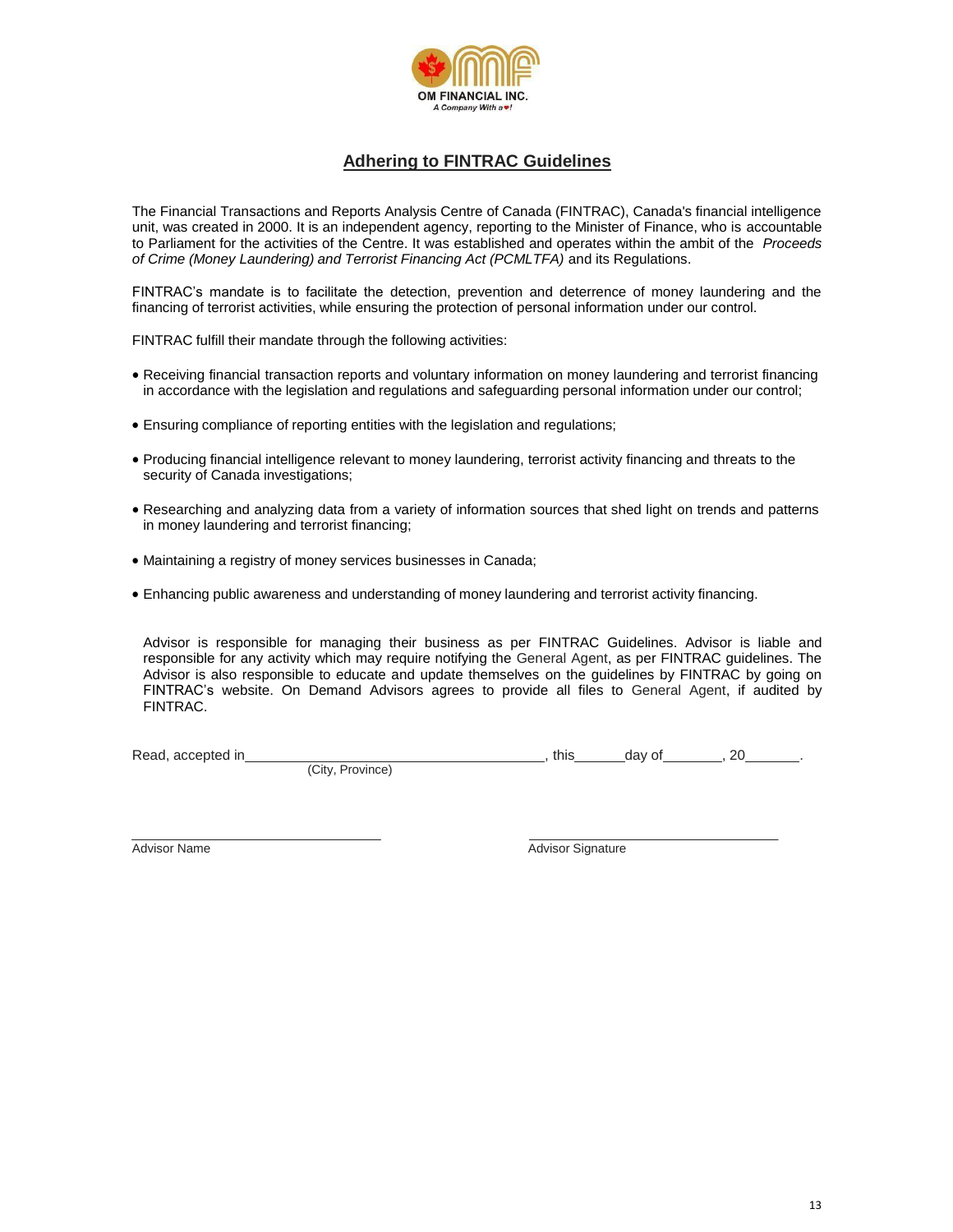

## **APPENDIX B**

Company will pay advisor the following fees and bonuses, in accordance with Company's standard pay schedules:

| Level | <b>Calendar Year FYC</b> | Life & Health Insurance Bonus Rate |
|-------|--------------------------|------------------------------------|
| 1     | $0 - $5,000$             | 100%                               |
| 2     | $$5001 - $15,000$        | 110%                               |
| 3     | $$15,001 - $25,000$      | 120%                               |
| 4     | $$25,001 - $40,000$      | 130%                               |
| 5     | $$40,001 - $50,000$      | 140%                               |
| 6     | $$50,001 - $65,000$      | 150%                               |
| 7     | $$65,001 +$              | 155%                               |

FYC - First Year Commission

Bonus is expressed as a percentage of First year commission

For the First year commission rates, see Carrier Commission Schedule

Bonus is based on Net settled First year commission production per calendar year Bonuses are paid by OM Financial Inc.

#### *Agreed rate at contract signature*

Insurance Bonus Rate%

Segregated Funds Commission Rate %